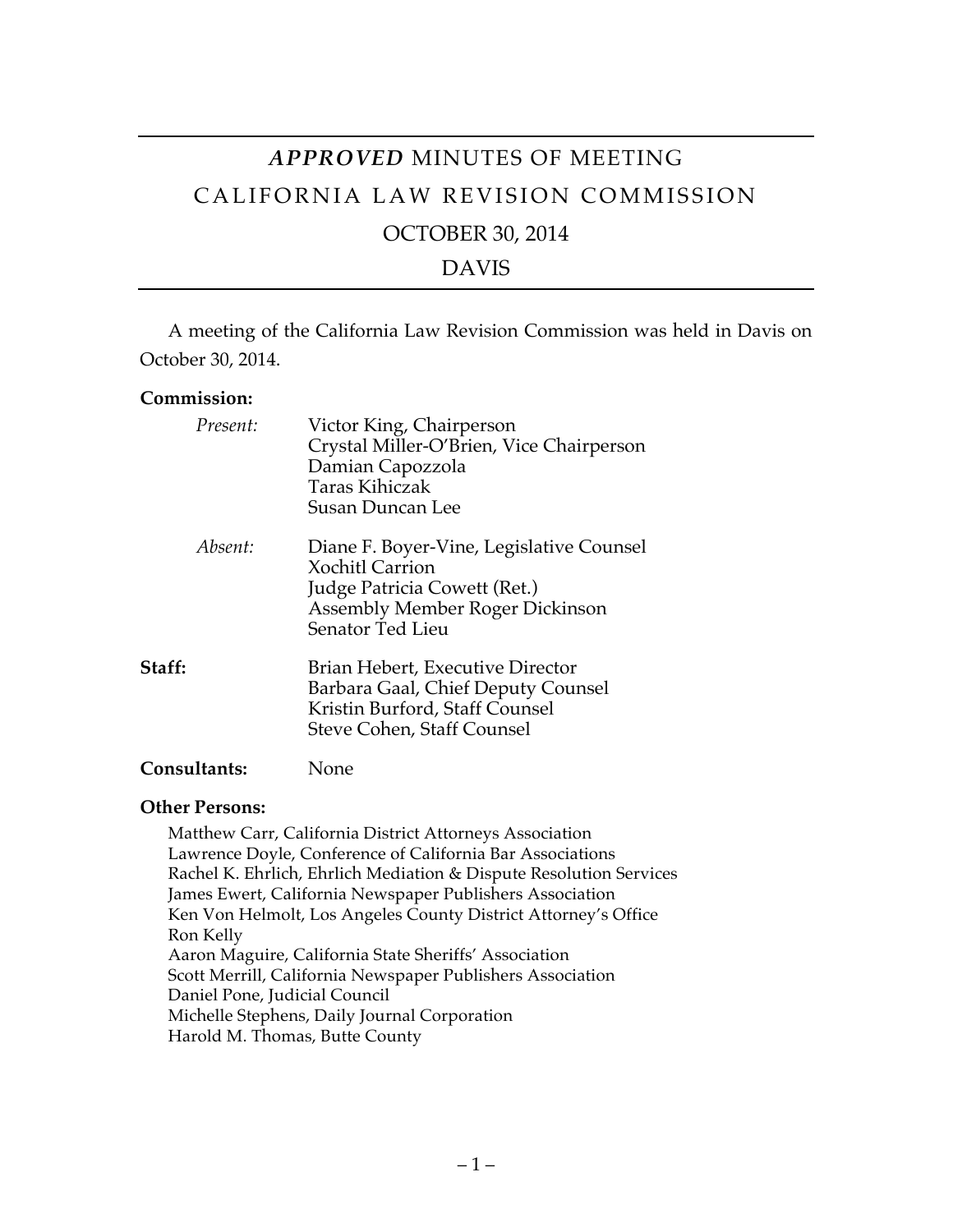| CONTENTS |  |
|----------|--|
|          |  |
|          |  |
|          |  |
|          |  |
|          |  |

## 1 MINUTES OF SEPTEMBER 5, 2014, COMMISSION MEETING

2 Memorandum 2014-39 presented a draft of the Minutes of the September 5, 3 2014, Commission meeting. The Commission approved the Minutes without 4 change.

5 ADMINISTRATIVE MATTERS

## 6 **Report of Executive Director**

7 The Executive Director recognized and thanked King Hall Law School 8 student Anthony Hoisington for his work as the Commission's summer fellow 9 and extern.

## 10 **Meeting Schedule**

11 The Commission considered Memorandum 2014-40, relating to the 12 Commission's meeting schedule.

13 The Commission changed the location of its December 2014 meeting to the 14 San Francisco Bay Area. The staff will select an appropriate venue, in 15 consultation with the Chair.

16 In addition, the Commission approved the following schedule for its 17 meetings in 2015: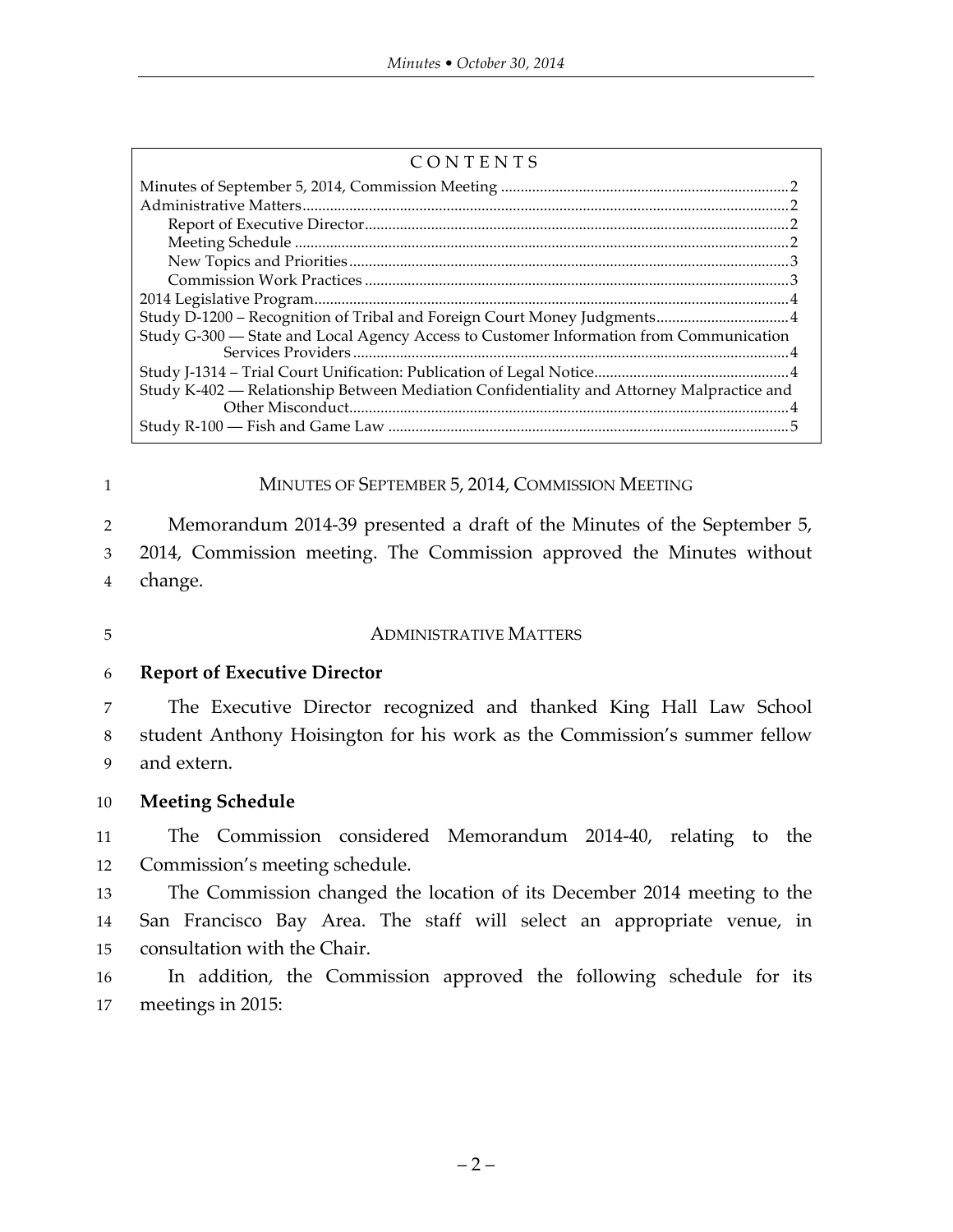| 1              | February 2015    | Sacramento           |
|----------------|------------------|----------------------|
| $\mathfrak{D}$ | Feb. 12 (Thur.)  | 10:00 am $-$ 4:00 pm |
| 3              | April 2015       | Sacramento           |
| 4              | April 9 (Thur.)  | 10:00 am $-$ 4:00 pm |
| 5              | <b>June 2015</b> | Sacramento           |
| 6              | June 4 (Thur.)   | 10:00 am $-$ 4:00 pm |
| 7              | August 2015      | <b>Los Angeles</b>   |
| 8              | Aug. 7 (Fri.)    | 10:00 am $-$ 4:00 pm |
| 9              | October 2015     | <b>Davis</b>         |
| 10             | Oct. 8 (Thur.)   | 10:00 am $-$ 4:00 pm |
| 11             | December 2015    | <b>San Diego</b>     |
| 12             | Dec. 10 (Thur.)  | 10:00 am $-$ 4:00 pm |

#### **New Topics and Priorities**

 The Commission considered Memorandum 2014-41, discussing the Commission's current program of work and possible work priorities for 2015.

 The Commission did not make a decision on its priorities for work in 2015. Instead, it directed the staff to prepare a memorandum that presents a timeline for currently active studies. The memorandum should discuss the staff resources assigned to each study and each study's likely completion date. The memorandum will be considered at the December 2014 meeting.

**Commission Work Practices**

The Commission made two decisions relating to its work practices:

- (1) The staff will prepare a memorandum, for presentation at the February 2015 meeting, discussing the Commission's existing work practices. The memorandum will pay particular attention to the allocation of responsibilities between the Commission and its staff.
- (2) When inviting stakeholder participation in a new study, the staff should provide Commissioners with a list of the groups and individuals that were invited to participate.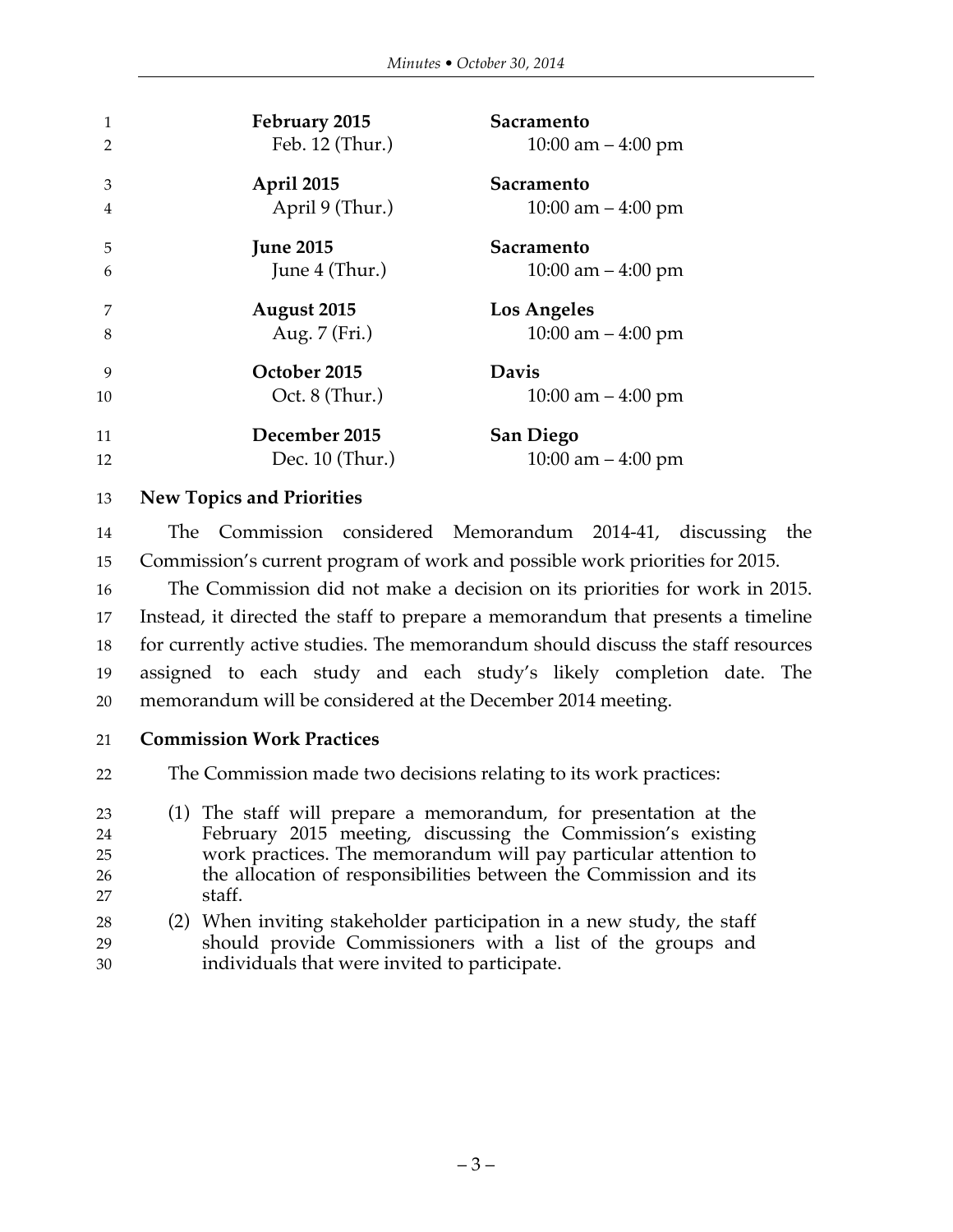#### 1 2014 LEGISLATIVE PROGRAM

 The Commission considered Memorandum 2014-42, reporting on the Commission's 2014 legislative program. No Commission action was required or taken.

STUDY D-1200 – RECOGNITION OF TRIBAL AND FOREIGN COURT MONEY JUDGMENTS

 The Commission considered Memorandum 2014-47, introducing the study of statutes governing recognition of tribal and foreign court money judgments. The staff will invite Professor Katherine Florey, of King Hall Law School, to serve as a consultant in the study. Should she accept, the staff will execute a contract authorizing the payment of Professor Florey's travel expenses for attending Commission meetings.

 STUDY G-300 — STATE AND LOCAL AGENCY ACCESS TO CUSTOMER 13 INFORMATION FROM COMMUNICATION SERVICES PROVIDERS

 The Commission considered Memorandum 2014-50, discussing California statutory law governing the interception of communications. No Commission action was required or taken.

STUDY J-1314 – TRIAL COURT UNIFICATION: PUBLICATION OF LEGAL NOTICE

 The Commission considered Memorandum 2014-51 and its First Supplement and heard public testimony on its tentative recommendation on *Trial Court Unification: Publication of Legal Notice*. The Commission directed the staff to conduct further research to assess the difficulty of determining the historical judicial district boundaries that are designated for notice publication.

 STUDY K-402 — RELATIONSHIP BETWEEN MEDIATION CONFIDENTIALITY AND ATTORNEY MALPRACTICE AND OTHER MISCONDUCT

 The Commission considered Memorandum 2014-43 (discussing Pennsylvania law), Memorandum 2014-44 (discussing Texas law), Memorandum 2014-45 (discussing federal law), and Memorandum 2014-46 (presenting public comments). The staff should proceed as outlined in the memoranda and follow- up with regard to obtaining the survey information mentioned by Ron Kelly. No other Commission action was required or taken.